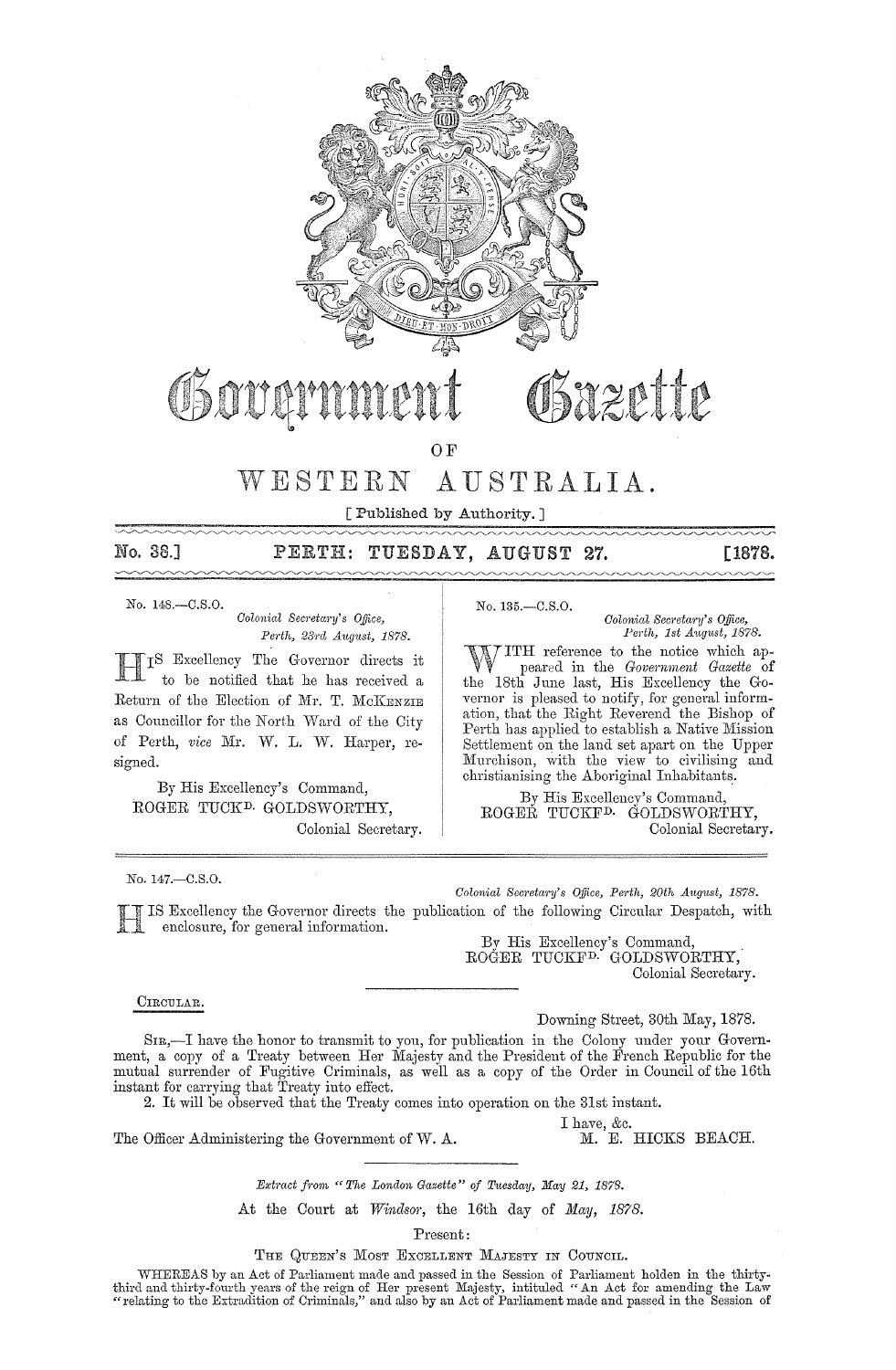Parliament holden in the thirty-sixth and thirty-seventh years of the reign of Her present Majesty,<br>intituled "An Act to amend the Extradition Act, 1870," it was amongst other things enacted, that where an<br>arrangement has specified in the Order, and render the operation thereof subject to such conditions, exceptions, and qualifications as may be deemed expedient:

And whereas a Treaty was concluded on the fourteenth day of August, one thousand eight hundred and seventy-six, between Her Majesty and the President of the French Republic, for the Mutual Extradition of Fugitive Criminals

HER Majesty the Queen of the United Kingdom<br>of Great Britain and Ireland, and the President of<br>the French Republic, having recognized the insuffi-<br>ciency of the provisions of the Treaty concluded on<br>the 13th of February, 1 as their respective Plenipotentiaries for this purpose, that is to say:

Her Majesty the Queen of the United Kingdom of First magnety the where on the other than and the higher Honorable<br>Richard Bickerton Pemell Lord Lyons, a Peer of the<br>United Kingdom of Great Britain and Ireland,<br>Knight Grand Cross of the Most Honorable Order of the Bath, one of Her Brittanic Majesty's Most Honorable Privy Council, and Her said Majesty's Ambassador Extraordinary and Plenipotentiary to the Government of the French Republic, &c., &c., &c.;

And the President of the French Republic, M. le Due Decazes, Member of the Chamber of Deputies,<br>Minister of Foreign Affairs, Grand Officer of the National Order of the Legion of Honour, &c., &c.,  $&c.$ 

Who, after having communicated to each other<br>their respective full powers (found in good and due form) have agreed upon the following Articles :-

#### ARTICLE L

The High Contracting Parties engage to deliver up the main contacting transcs engage to carrier the each other those persons who are being proceeded against or who have been convicted of a crime committed in the territory of the one Party, and who shall be found within th present Treaty.

#### ARTICLE II.

Native-born or naturalized subjects of either country are excepted from extradition. In the case, country are excepted from extradition. In the case,<br>however, of a person who, since the commission of<br>the crime or offence of which he is accused, or for<br>which he has been convicted, has become naturalized<br>in the country w

#### ARTICLE III.

The crimes for which the extradition is to be granted are the following:-

- 1. Counterfeiting or altering money, and uttering counterfeit or altered money.
- 2. Forgery, counterfeiting or altering and uttering<br>what is forged, counterfeited or altered.
- urder (including assassination, parricide<br>infanticide and poisoning) or attempt to 3. Murder murder.
- 4. Manslaughter.
- 5. Abortion.
- 6. Rape.
- 7. Indecent assault, acts of indecency even without violence upon the person of a girl under 12 years of age.
- 8. Child-stealing, including abandoning, exposing, or unlawfully detaining.
- 9. Abduction.
- 10. Kidnapping and false imprisonment.
- 11. Bigamy.
- 12. Wounding or inflicting grievous bodily harm.
- 13. Assaulting a Magistrate or peace or public officer.
- 14. Threats by letter or otherwise with intent to  $extort.$
- 15. Perjury or subornation of perjury.
- 16. Arson.
- 17. Burglary or house-breaking, robbery with violence.
- 18. Fraud by a bailee, banker, agent, factor, trustee, or director, or member, or public officer of any Company made criminal by any Act for the time being in force.
- 19. Obtaining money, valuable security, or goods by false pretences, including receiving any chattel, money, valuable security, or other property, knowing the same to have been unlawfully obtained.
- 20. Embezzlement or larceny, including receiving<br>any chattel, money, valuable security, or<br>other property, knowing the same to have been embezzled or stolen.
- 21. Crimes against Bankruptcy Law.
- 22. Any malicious act done with intent to endanger persons in a railway train.
- 23. Malicious injury to property, if the offence is indictable.
- 24. Crimes committed at sea :-
	- (a) Any act of depredation or violence by the crew of a British or French vessel, against another British or French vessel, or by the crew of a foreign vessel not provided with a regular commission, against British<br>or French vessels, their crews or their cargoes.
	- $(b) \begin{tabular}{l} The fact by any person being or not of one \\ of the crew of a vessel of giving her over \end{tabular}$ to pirates.
	- $(c)$  The fact by any person being or not one of<br>the crew of a vessel of taking possession of such vessel by fraud or violence.
	- $(d)$  Sinking or destroying a vessel at sea, or attempting or conspiring to do so.
	- (e) Revolt or conspiracy to revolt by two or more persons on board a ship on the high seas against the authority of the master.
- 25. Dealing in slaves in such manner as to constitute an offence against the laws of both countries.

The extradition is also to take place for participation, either as principals or accessories, in any of the aforesaid crimes, provided such participation be punishable by the laws of both the Contracting Parties.

### ARTICLE IV.

The present Treaty shall apply to crimes and<br>offences committed prior to the signature of the<br>Treaty; but a person surrendered shall not be tried<br>for any crime or offence committed in the other country before the extradition, other than the crime for which his surrender has been granted.

#### ARTICLE V.

No accused or convicted person shall be surrendered, if the offence in respect of which his surrender detect, in the other of the peer of which has started<br>in the definition which it is made to be a political offence, or to be an<br>act connected with *(connexe à)* such an offence, or if<br>he prove to the satisfaction of the po or of the Court before which he is brought on habeas corpus, or of the Secretary of State, that the requisition for his surrender has, in fact, been made with a view to try or to punish him for an offence of a political character.

#### ARTICLE VI.

On the part of the French Government, the extra-<br>dition shall take place in the following manner in France:

The Ambassador or other Diplomatic Agent of The Entannic Majesty in France shall send to the Minister for Foreign Affairs, in support of each demand for extradition, an authenticated and duly legalized copy either of a certificate of conviction, or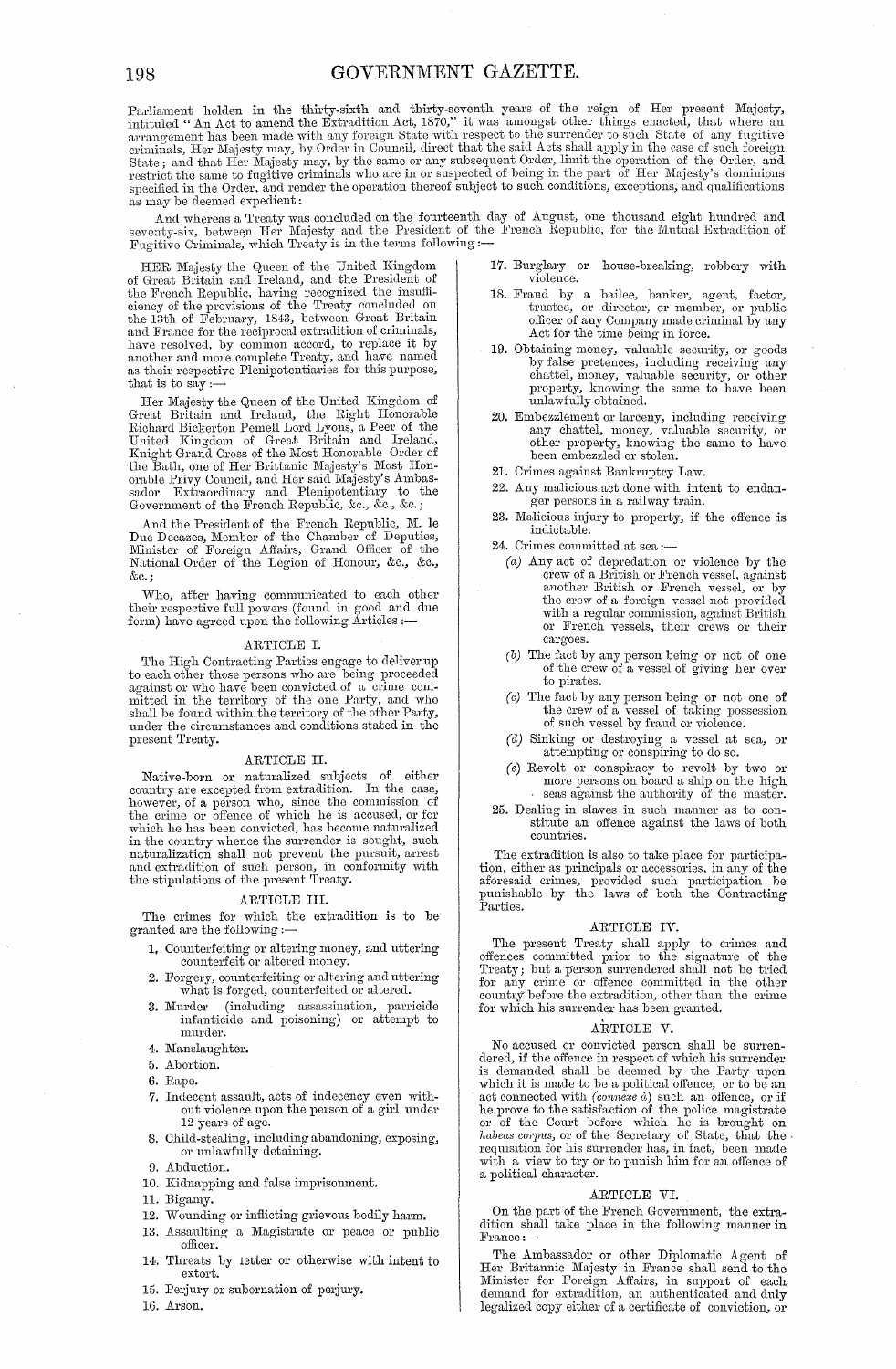of a warrant of arrest against a person accused,<br>clearly setting forth the nature of the crime or<br>offence on account of which the fugitive is being one of against. The judicial document thus<br>proceeded against. The judicial document thus<br>produced shall be accompanied by a description of<br>the person claimed, and by any other information<br>which may serve to identify him.

These documents shall be communicated by the Minister for Foreign Affairs to the Keeper of the Seals, Minister of Justice, who, after examining the claim for surrender, and the documents in support claim for surrelucity, and the cocommediately to the<br>thereof, shall report thereon immediately to the<br>President of the Republic; and, if there is reason<br>for it, a Decree of the President will grant the ex-<br>tradition of the ties.

In consequence of this Decree, the Minister of the<br>Interior shall give orders that search be made for<br>the fugitive criminal, and in case of his arrest, that<br>he be conducted to the French frontier, to be delivered to the person authorized by Her Britannic Majesty's Government to receive him.

Should it so happen that the documents furnished Should it so happen that the documents furnished<br>by the British Government, with the view of estab-<br>lishing the identity of the fugitive criminal, and<br>that the particulars collected by the agents of the<br>French Folice with to furnish further evidence in order to establish his identity or to throw light on other difficulties in the examination.

#### ARTICLE VII.

In the dominions of Her Britannic Majesty, other than the Colonies or Foreign Possessions of Her Majesty, the manner of proceeding shall be as follows:

(A) In the case of a person accused—The requisition for the surrender shall be made to Her'Britannic tion for the surrenter shall be made to Her Britannic<br>Majesty's Principal Secretary of State for Foreign<br>Affairs by the Ambassador or other Diplomatic<br>Agent of the President of the French Republic,<br>accompanied by a warrant charged against the accused in France, together charged against the accused in France, together<br>the duly authenticated depositions or statements<br>taken on oath before such Judge or Magistrate,<br>clearly setting forth the said acts, and containing a<br>description of the perso Secretary of State shall transmit such documents to Her Britannic Majesty's Principal Secretary of State for the Home Department, who shall then, by order for the number between what and seal, signify to some Police Magistrate in London that such requisition has been<br>made, and require him, if there be due cause, to<br>issue his warrant for the apprehension of the fugitive.

On the receipt of such order from the Secretary of State, and on the production of such evidence as would, in the opinion of the Magistrate, justify the issue of the warrant if the crime had been committed in the United Kingdom, he shall issue his warrant accordingly.

When the fugitive shall have been apprehended, he shall be brought before the Police Magistrate who issued the warrant, or some other Police Magistrate who issues the warrancy of some outer that is in bordon. If the evidence to be then produced shall be such as to justify, according to the law of England, the committal for trial of the prisoner, if the crime of which he i been committed in England, the Police Magistrate shall commit him to prison to await the warrant of<br>the Secretary of State for his surrender; sending<br>immediately to the Secretary of State a certificate of the committal and a report upon the case.

After the expiration of a period from the com-<br>mittal of the prisoner which shall never be less than<br>fifteen days, the Secretary of State shall, by order<br>under his hand and seal, order the fugitive criminal<br>to be surrender the French Republic.

(B) In the case of a person convicted—The course of proceeding shall be the same as in the case of a person accused, except that the warrant to be trans-

mitted by the Ambassador or other Diplomatic mitted by the Ambussiator or other Diplomated<br>Agent in support of his requisition shall dearly set<br>forth the crime of which the person claimed has been<br>convicted, and state the fact, place, and date of his<br>conviction. The to the law of England, prove that the prisoner was convicted of the crime charged.

(C) Persons convicted by judgment in default or  $arr\ell t$  de contumace, shall be in the matter of extradition considered as persons accused, and, as such, be surrendered.

(D) After the Police Magistrate shall have committed the accused or convicted person to prison to await the order of a Secretary of State for his surrender, such person shall have the right to apply for a writ of habeas corrus; if he should so apply, his surrender must be deferred until after the decision of the Court upon the return to the writ, and even then the court upon the return of the decision is adverse to the<br>applicant. In the latter case the Court may at once<br>order his delivery to the person authorized to receive<br>him, without the order of a Secretary of State for his surrender, or commit him to prison to await such order.

#### ARTICLE VIII.

Warrants, depositions, or statements on oath, issued rearrance, repositions, or statements on oath, issued<br>or taken in the dominions of either of the two High<br>Contracting Farties, and copies thereof, and certificates of or judicial documents stating the facts of conviction, shall be received in evidence in proceedenovement, start be electron to the other if purporting to<br>he signed or certified by a Judge, Magistrate, or<br>officer of the country where they were issued or taken<br>provided such warrants, depositions, statements,<br>copies, c thenticated by the oath of some witness, or by being<br>sealed with the official seal of the Minister of Justice or some other Minister of State.

#### ARTICLE IX.

A fugitive criminal may be apprehended under a warrant issued by any Police Magistrate, Justice of the Peace, or other competent authority in either country, on such information or complaint, and such evidence, or after such proceedings as would, in the opinion of the person issuing the warrant justify the since of a warrant, if the crime had been committed<br>or the prisoner convicted in that part of the<br>dominions of the two Contracting Parties in which the Magistrate exercises jurisdiction: provided, however, that, in the United Kingdom, the accused shall, in such case, be sent as speedily as possible before a Police Magistrate in London. He shall be discharged, a once magnetate in London. He shall be discharged,<br>as well in the United Kingdom as in France, if<br>within fourteen days a requisition shall not have<br>been made for his surrender by the diplomatic Agent<br>of his country in th

The same rule shall apply to the cases of persons The same rule of any of the crimes specified in<br>this Treaty committed on the high seas on board any<br>vessel of either country which may come into a port of the other.

#### ARTICLE X.

If the fugitive criminal who has been committed<br>to prison, be not surrendered and conveyed away<br>within two months after such committal, or within two months after the decision of the Court upon the return to a writ of habeas corpus in the United Kingdom, he shall be discharged from custody, unless sufficient cause be shown to the contrary.

#### ARTICLE XI.

The claim for extradition shall not be complied<br>with if the individual claimed has been already tried when the material country whence the ex-<br>tradition is demanded, or if, since the commission of the acts charged, the accusation or the conviction, exemption from prosecution, or punishment has been acquired by lapse of time, according to the laws of that country.

# $\operatorname{ARTICLE}$  XII.

If the individual claimed by one of the two High<br>Contracting Parties in pursuance of the present<br>Treaty should be also claimed by one or several other<br>Powers, on account of other crimes committed upon<br>their respective terr granted to that State whose demand is earliest in date; unless any other arrangements should be made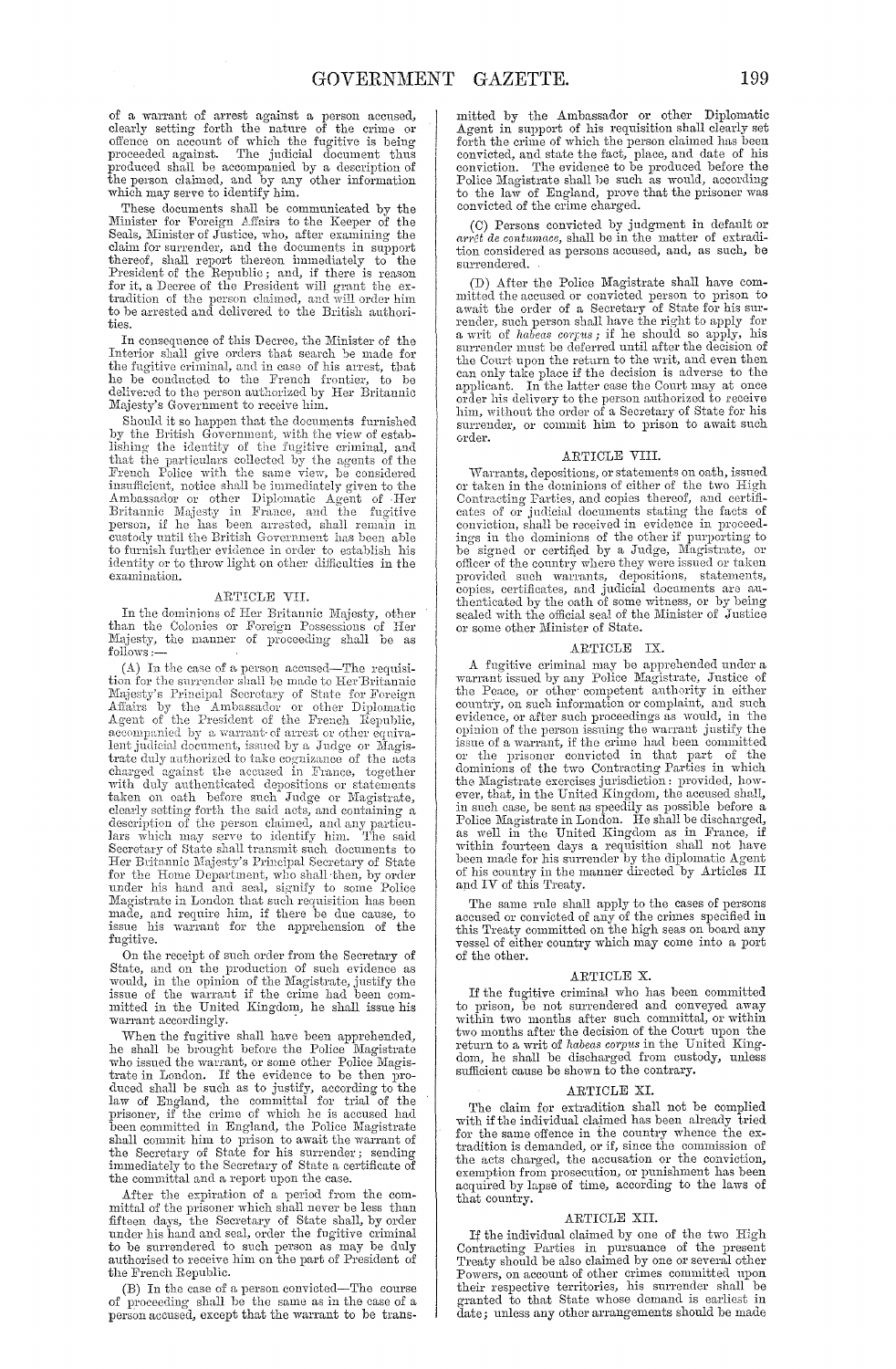between the Governments which have claimed him, either on account of the gravity of the crimes committed, or for any other reasons.

#### ARTICLE XIII.

If the individual claimed should be under prosecution, or condemned for a crime or offence committed in the country where he may have taken refuge, his surrender may be deferred until he shall have been set at liberty in due course of law.

In case he should be proceeded against or detained in such country on account of obligations contracted towards private individuals, his surrender shall nevertheless take place.

#### ARTICLE XIV.

Every article found in the possession of the individual claimed at the time of his arrest, shall, if the competent authority so decide, be seized, in order to be delivered up with his person at the time when the surrender having been ordered, shall be prevented from taking place by reason of the escape or death of the individual claimed.

The rights of third parties with regard to the said property or articles are nevertheless reserved.

#### ARTICLE XV.

Each of the High Contracting Parties shall defray the expenses occasioned by the arrest within its territories, the detention, and the conveyance to its frontier, of the persons whom it may have consented to surrender in pursuance of the present Treaty.

#### ARTICLE XVI.

In the Colonies and Foreign Possessions of the two High Contracting Parties the manner of proceeding shall be as follows :-

The requisition for the surrender of a fugitive<br>criminal who has taken refuge in a Colony or Foreign<br>Possession of either Party, shall be made to the<br>Governor or chief authority of such Colony or<br>Possession by the chief Co in such Colony or Possession; or, if the fugitive has escaped from a Colony or Foreign Possession of the Party on whose behalf the requisition is made, by the Governor or chief authority of such Colony or Possession.

Such requisitions may be disposed of, subject always, as nearly as may be, to the provisions of this Treaty, by the respective Governors or chief autho-rities, who, however, shall be at liberty either to grant the surrender or to refer the matter to their Government.

The foregoing stipulations shall not in auy way affect the arrangements established in the East Indian Possessions of the two countries by the IXth Article of the Treaty of the 7th March, lS15.

#### ARTICLE XVII.

The present Treaty shall be ratified and the ratifications shall be exchanged at Paris as soon as possible.

It shall come into operation ten days after its publication, in conformity with the laws of the respective countries.

Either Party may at any time terminate the Treaty on giving to the other six month's notice of its intention.

In witness whereof the respective Plenipotentiaries have signed the same, and have affixed thereto the sells of their arms.

Done at Paris, this fourteenth day of August, one thousand eight hundred and seventy-six.

> $(L.S.)$ (L.S.) LYONS, DECAZES.

And whereas the ratifications of the said Treaty were exchanged at Paris on the Sth day of April last :

Now, therefore, Her Majesty, by and with the advice of Her Privy Council, and in virtue of the authority committed to Her by the said recited Acts, doth order, and it is hereby ordered, that from and after the thirty-<br>first day of May, one thousand eight hundred and seventy-eight, the said Acts shall apply in the case of the

C. L. PEEL.

# WESTERN AUSTRALIA. Meteorological Observations for the Week ending 21st August, 1878.

WIND Registered by Mr. Forsyth, Harbor Master, at Arthur's Head, Fremantle; altitude above the sea 55 feet, in Latitude 32° 02' *14"* S., Longitude 115° 45' 12" E.

The other instruments registered are placed in the grounds adjoining the Survey Office, Perth; altitude above the sea 47 feet, in Latitude 31° 57' 25" S., Longitude 115° 52' 02" E.

#### MALCOLM FRASER, Surveyor General.

| Week<br>ending. | BAROMETER:<br>Mean Reading<br>corrected, and re-<br>duced to sea level.<br>and 32 deg. Fan. | THERMOMETERS IN SHADE.  |                           |               |               | RADIATION<br>THERMO-<br>METERS. |         |                       | WIND.                     |            | DEGREE                        |                          |                                 | EVAPOR-          |
|-----------------|---------------------------------------------------------------------------------------------|-------------------------|---------------------------|---------------|---------------|---------------------------------|---------|-----------------------|---------------------------|------------|-------------------------------|--------------------------|---------------------------------|------------------|
|                 |                                                                                             | Dry.                    |                           | Wet.          |               |                                 | Terres- | RAIN:<br>Amount<br>in | Horizontal<br>velocity in | General    | ОF<br>HUMIDITY.<br>Saturation | CLOUD:<br>Mean<br>amount | Mean<br>nt.<br>$\cdots$<br>ONE: | ATION:<br>Amount |
|                 |                                                                                             | $N \cdot x$ i -<br>mum. | M <sub>ni</sub> -<br>mum. | Maxi-<br>mum. | Mini-<br>mum. | Solar.                          | trial.  | inches.               | miles, per<br>24 hours.   | direction. | :=100 : mean<br>amount.       |                          | õ                               | in<br>inches.    |
| 21st            | 30.206                                                                                      | 69.                     | $50-3$                    | 62            |               | 48.6 $ 120.8 $ 42.7             |         | -89                   | 473.3                     | Ε.         | 76                            | 4                        | 6:2                             | -69              |
|                 |                                                                                             |                         |                           |               |               |                                 |         |                       |                           |            |                               |                          |                                 |                  |

Total Rainfall for the week=89 inches.

Total Rainfall for the week=89 inches.<br>
Highest reading of Barometer 30.520 on 17th Thermometers in shade. (Maximum Dry 77'8 on 20th Lowest do. do. 29:874 on 21st The Observations are taken at 10 a.m., (excepting Barometer, which is registered at 12 a.m.)

M. A. C. FRASER, Observer.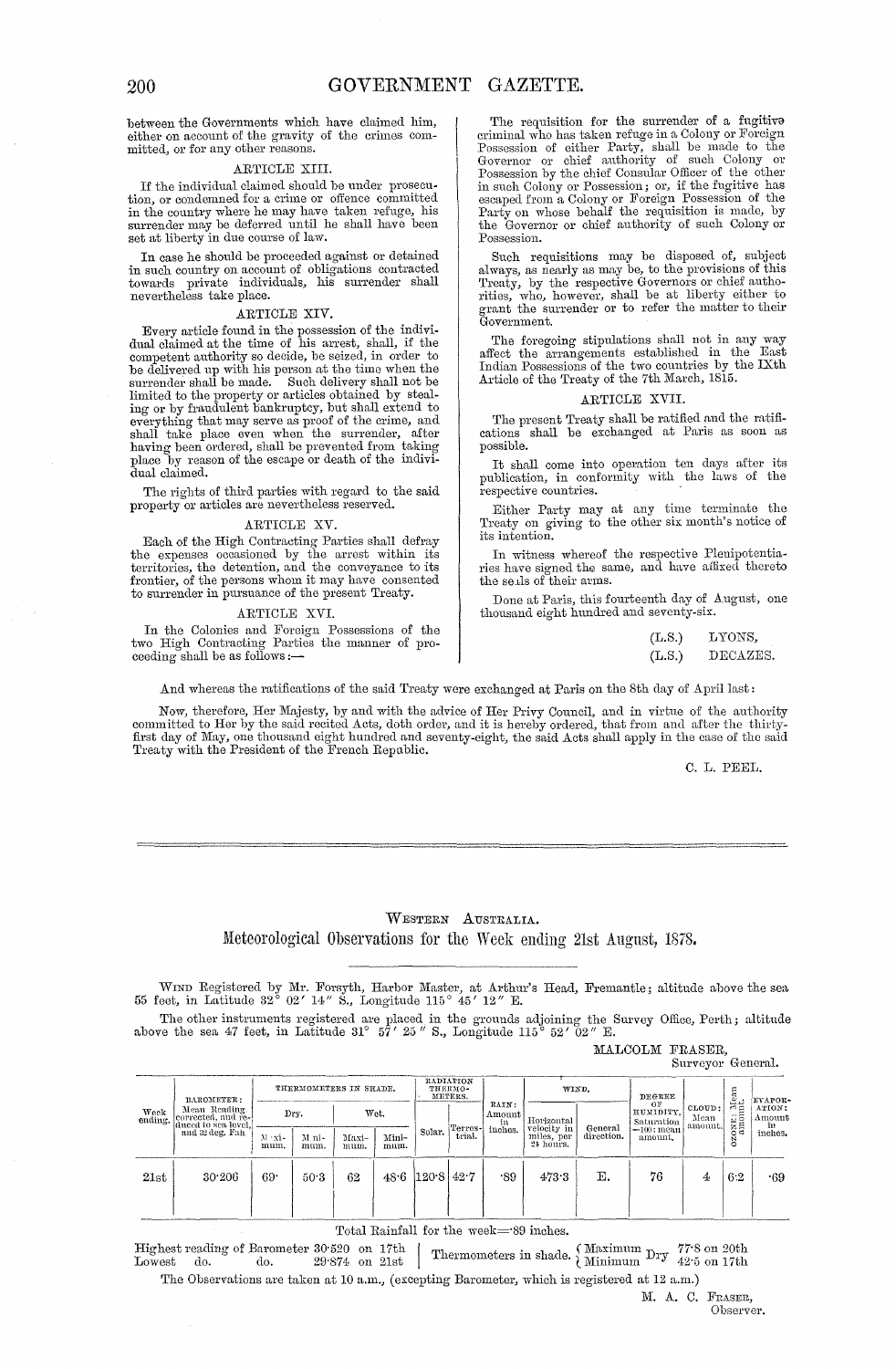No. 149.-C.S.O.

Colonial Secretary's Office, Perth, 26th August, 1878.

IS Excellency The Governor directs the publication of the following General Abstract of the Average Amount of the Liabilities and Assets of the National Bank of Australasia, for the Corporation generally, for the Quarter ended 30th June, 1878.

# By His Excellency's Command, ROGER TUCKF<sup>D.</sup> GOLDSWORTHY, Colonial Secretary.

GENERAL ABSTRACT, shewing the Average Amount of the LIABILITIES and ASSETS of the NATIONAL BANK OF AUSTRALASIA, for the Corporation generally, taken from the several Weekly Statements during the Quarter, from the 1st April to the 30th June, 1878.

| LIABILITIES.                                                                                                                                                                                                                                             | AMOUNT.                                                                                                         | TOTAL.                                                  | ASSETS.                                                                                                                                                                                                                                                                                                                                                                                                                                                                  | AMOUNT.                            | TOTAL.                                                                                                                |  |
|----------------------------------------------------------------------------------------------------------------------------------------------------------------------------------------------------------------------------------------------------------|-----------------------------------------------------------------------------------------------------------------|---------------------------------------------------------|--------------------------------------------------------------------------------------------------------------------------------------------------------------------------------------------------------------------------------------------------------------------------------------------------------------------------------------------------------------------------------------------------------------------------------------------------------------------------|------------------------------------|-----------------------------------------------------------------------------------------------------------------------|--|
| Not bearing Interest<br>Notes in<br>Circulation<br>Bearing Interest<br>Not bearing Interest<br>Bills in<br>Circulation<br>Bearing Interest<br>Balances due to other Banks<br>Not bearing Interest 1044218<br>Deposits<br>Bearing Interest  (1735203 14 3 | £<br>s. d.<br>$, \,$<br>, 2, 3<br>, 2, 3<br>$22 \t 32 \t 32$<br>22, 22, 22<br>$53-1$<br>22.22<br>0 <sub>5</sub> | £<br>s. d.<br>313860 15 4<br>8901 11 10<br>40587<br>4 3 | Coined Gold and Silver and other<br>Coined Metals<br>the complete state and<br>Gold and Silver in Bullion or Bars<br>$\cdots$<br>Government Securities<br>Landed Property, Premises, &c.<br>Notes and Bills of other Banks<br>$\cdots$<br>Balances due from other Banks<br>Amount of all Debts due to the Bank.<br>including Notes, Bills of Exchange,<br>and all Stock and Funded Debts of<br>every description, excepting Notes,<br>Bills and Balances due to the said | £<br>s. d.<br><br><br><br><br><br> | £<br>s. d.<br>74<br>434490<br>24<br>17245<br>$0\quad 0$<br>25000<br>100633 19 5<br>$2\sqrt{9}$<br>32994<br>29105 16 9 |  |
|                                                                                                                                                                                                                                                          |                                                                                                                 | 2779421 14 8                                            | Bank from other Banks                                                                                                                                                                                                                                                                                                                                                                                                                                                    |                                    | 3507062 11 0                                                                                                          |  |
| Total Amount of Liabilities                                                                                                                                                                                                                              |                                                                                                                 | 3142771<br>-6                                           | Total amount of Assets                                                                                                                                                                                                                                                                                                                                                                                                                                                   |                                    | 4146531 19 7                                                                                                          |  |

Amount of the Capital Stock paid up at the close of the Quarter ended 30th June, 1878 ...... £800,000 Rate of the last Dividend declared to the Shareholders,  $12\frac{1}{2}$   $\mathcal{P}$  cent.  $\mathcal{P}$  annum. Amount of the last Dividend declared 

Perth, 22nd August, 1878.

JOSEPH SMYTH, Manager.

I, JOSEPH SMYTH, make oath, that to the best of my knowledge and belief, the foregoing Abstract<br>is a true and faithful Account of the Average Amount of Assets and Liabilities of the above Bank for the<br>Corporation generally

 $\begin{tabular}{ll} \textit{Sworn before me at Perth,} & & \textit{if a 1878.} \\ \textit{this 22nd day of August, 1878.} & \textit{ALFRED R. WAYLEN, Justice of the Peace.} \end{tabular}$ 

JOSEPH SMYTH.

No. 145 .- C.S.O.

#### Colonial Secretary's Office, Perth, 19th August, 1878.

**TTENDERS** (endorsed "Tender for Supplies<br>at the Lacenede Islands and Correct " at the Lacepede Islands and Cossack,") will be received at this Office until noon of Wednesday, the 4th September, 1878, from<br>persons willing to supply the Government<br>Party at the Lacepede Islands, and the Crew of the Revenue Cutter at Cossack, with rations.

Full particulars can be obtained at the Colonial Secretary's Office, Perth, or from the Harbor Master, at Fremantle.

The Government do not bind themselves to accept the lowest or any tender, and will require the guarantee of two responsible persons for the due performance of the Contract.

Forms of Tender may be had on application to the various Resident Magistrates, and at the Public Offices, Perth; and no tender will be entertained unless rendered on the prescribed form.

By His Excellency's Command, ROGER TUCKF<sup>D.</sup> GOLDSWORTHY, Colonial Secretary.

# MAIL NOTICE.

General Post Office,<br>Perth, 14th August, 1878.

MAILS for transmission OVERLAND TO ALBANY, for the Marian Colonies, New Zealand, Tasmania, and America; and the Coastrue Matter for Europe, India, Cape of Good Hope, &c., will close as under :-

For the Australian Colonies, New Zealand, Tasmania, and America, on Thursday, August 29th, at noon.

For Europe, India, Cape of Good Hope, &c. :-

At Geraldton, Champion Bay, on Tuesday, September 3rd, at

noon.<br>
At the GENERAL POST OFFICE, PERTH, on Friday,<br>
September 6th, at noon.<br>
At Fremantle, on Friday, September 6th, at 2 p.m.

At Bunbury, on Friday, September 6th, at 10 p.m.

At Busselton, on Friday, September 6th, at 10 p.m.

At the General Post Office, Perth:-

At the creater of Yost Office, Ferth. —<br>Money Orders for transmission by the above conveyances will be<br>issued on the Australian Colonies, New Zealand, and Tasmania,<br>up to 11 a.m. on Wednesday, August 28th, and on the Unite

Letters for Registration must be posted one hour before the closing of the Mails.

Late Letters, on payment of a fee of 6d., may be posted one<br>hour after the closing of the Mails.<br>Newspapers must be posted one hour before the closing of the<br>Mails, otherwise they will not be forwarded until the next Mail.

 $\textsc{Norm} \rightarrow \textsc{Main}$  for Albany, Baumister, Williams River, Arthur River, Kojonup, and the Albany Road, will be made up at this Office on Thursday, 20th August, at II a.m.

A. HELMICH, Postmaster-General, and General Superintendent of Telegraphs.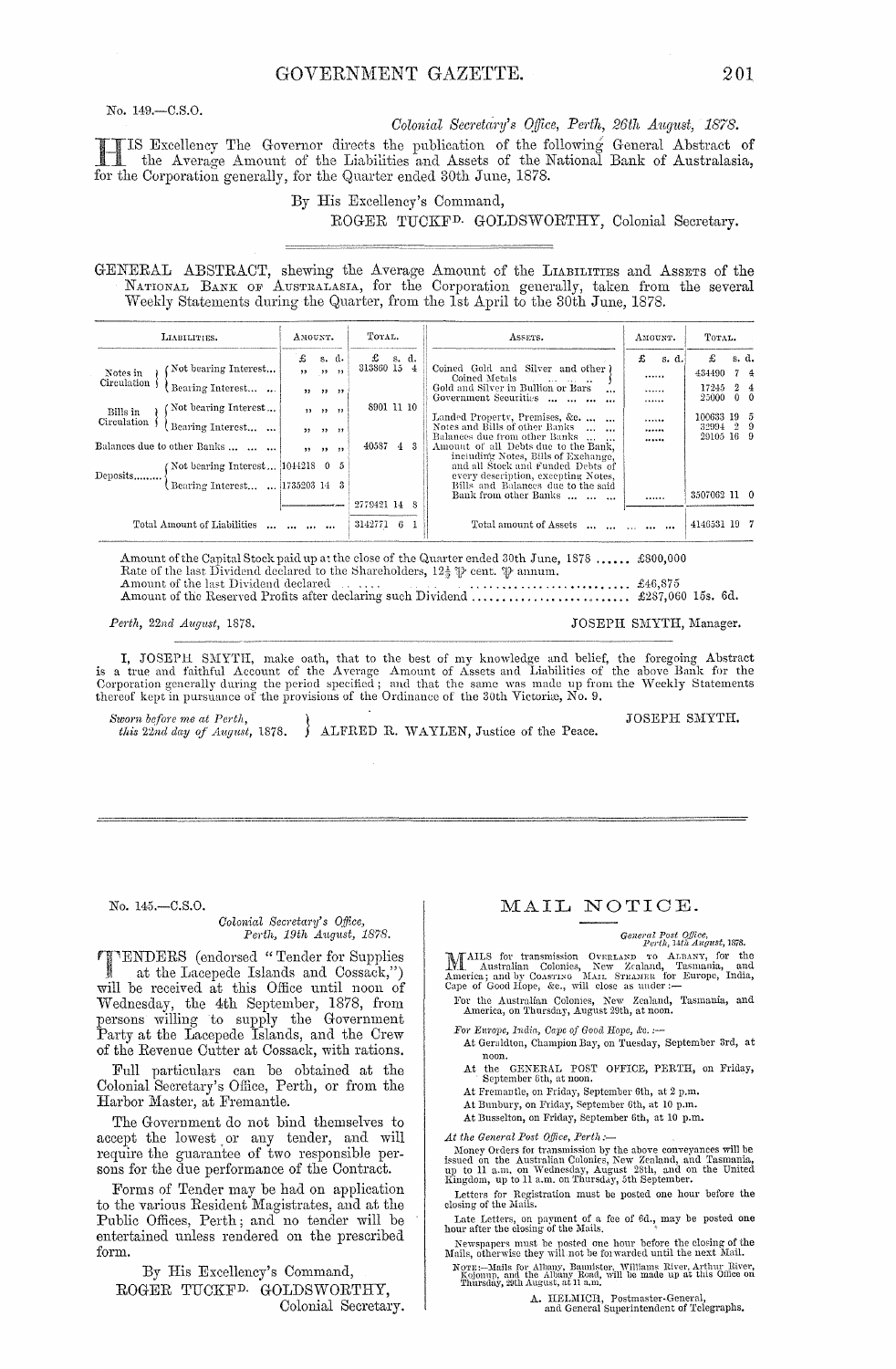#### *Depa7·t1nent of Pnblic Works, Perth, 12th August, 1878.*

TENDERS (endorsed "Tender for Jarrah") \_ Timber,") will be received at this Office until noon of Tuesday, the 27th August, from persons willing to supply and deliver at Ohampion Bay, for the Geraldton and Northampton Railway-

4000 lineal feet  $9'' \times 9''$  Jarrah.

 $4000 \, \, \text{do.} \, \, 9'' \times 3'' \, \, \text{do.}$ 

To be subject to approval after delivery.

Tenders to state the shortest time in which the whole will be supplied.

The Government do not bind themselves to accept the lowest or any tender, and will require the guarantee of two responsible persons for the due performance of the Oontract.

Forms of Tender may be had on application to the various Resident Magistrates, and at the Public Works' Office, Perth, where full particulars can be obtained.

No tender will be entertained unless on the prescribed form.

### JAS. H,"THOMAS,

## Oommissioner of Railways.

*Department of Public Works,*<br> *Perth, 7th August, 1878.* 

TTENDERS (endorsed "Tender for Sundries for Photolithographic Department,") will be received at this Office until noon of Monday, the 9th September, from persons willing to supply sundry fittings and appliances for the Photolithographic Establishment.

Tenders to state the shortest time in which the whole will be supplied.

The Government do not bind themselves to accept the lowest or any tender, and will require the guarantee of two responsible persons for the due performance of the Contract.

Forms of'Tender may be had on application to tbe various Resident Magistrates, and at the Public Works' Office, Perth, where full particulars can be obtained.

No tendor will be entertained unless on the prescribed form.

JAS. H. THOMAS,

Director of Public Works.

# *Department of Public Works, Perth, 8th August, 1878.*

TENDERS (cndorsed "Tender for Police Quarters, Guildford,") will be received at this Office until noon of Monday, the 9th September, from persons willing to perform certain repairs to the Police Quarters, &c., at Guildford.

Copy of specification, &c., may be seen on application at the Office of the Clerk to the Magistrates at Guildford.

Tenders to state the shortest time in which the work will be completed.

The Government do not bind themselves to accept the lowest or any tender, and will require the guarantee of two responsible persons for the due performance of the Contract.

Forms of Tender may be had on application to the various Residcnt Magistrates, and at the Public Works' Office, Perth, where Plans, Specifications, Conditions, and full particulars can be obtained.

No tender will be entertained unless on the prescribed form.

JAS. H. THOMAS,

Director of Public Works.

#### *Depa?·tment of P1,blie Works,*  Perth, 6th August, 1878.

**TTENDERS** (endorsed "Tender for Gerald-<br>ton School,") will be received at this 1ENDERS (endorsed" Tender for Gcrald-Office until noon of Monday, the 16th September, from persons willing to erect the new Boys' and Girls' School, Geraldton.

Plans and specification may he scen, and full particulars obtained, on application to the Resident Engineer of the Geraldton and Northampton Railway, and at the Department of Public Works.

Tenders to state the shortest time in which the work will be completed.

The Government do not bind themselves to accept the lowest or any tender, and will require the guarantee of two responsible persons for the due performance of the Contract.

Forms of Tender may be had on application to the various Resident Magistrates, and at the Public Works' Office, Perth, where Plans, Specifications, Conditions, and full particulars can be obtained.

No tender will be entertained unless on the prescribed form.

> JAS. H. THOMAS, Director of Public Works.

#### *Department of Public Works,* Perth, *Sth August, 1878.*

'1l"ENDERS (endorsed" Tender for Timber 11. for Rottnest,") will be received at this Office until noon of Monday, the 2nd September, from persons willing to supply and deliver on Rottnest Landing place, about 13 loads of first-class Jarrah Timber.

The whole to be delivered within six weeks after acceptance of tender.

The Government do not bind themselves to accept the lowest or any tender, and will require the guarantee of two responsible persons for the due performance of the Contract.

Forms of Tender may be had on application to the various Resident Magistrates, and at the Public Works' Office, Perth, where Specifications, Conditions, and full particulars can be obtained.

No tender will be entertained unless on the prescribed form.

> RICHD. R. JEWELL, Pro Director of Public Works.

*Department of Public Works, Perth, 6th August, 1878.* 

TENDERS (endorsed "Tender for Bussel-<br>ton School,") will be received at this Office until noon of Monday, the 16th September, from persons willing to perform certain alterations and additions to the Girls' and Infants' School at Busselton.

Plans and specification may be seen, and full particulars obtained, on application at the office of the Resident Magistrate, Vasse, and at the Department of Public Works, Perth.

Tenders to state the shortest time in which the work will be completed.

The Government do not bind themselves to accept the'lowest or any tender, and will require the guarantee of two responsible persons for the due performance of the Contract.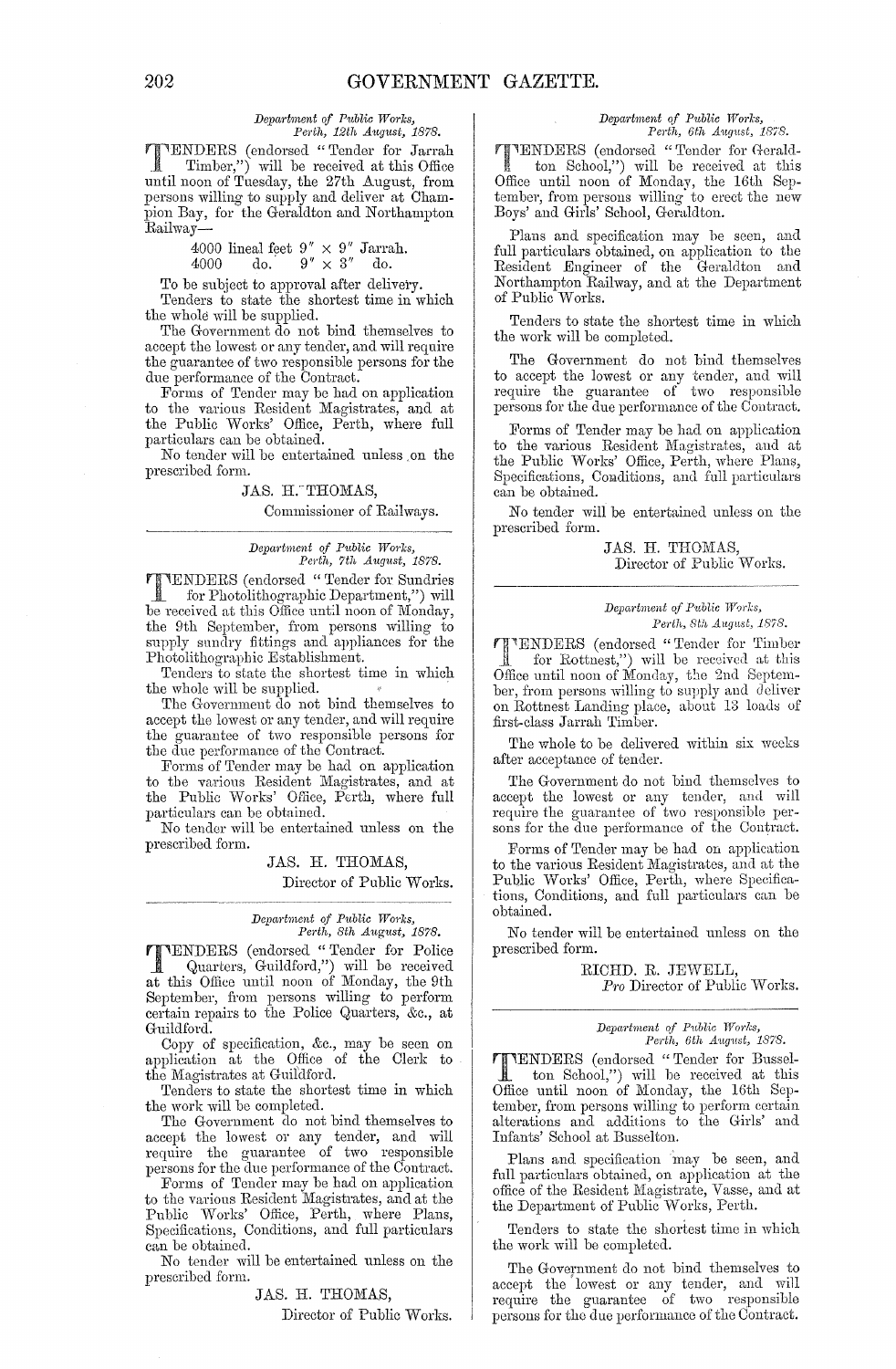Forms of Tender may be had on application to the various Resident Magistrates, and at the Public Works' Office, Perth, where Plans, Specifications, Conditions, and full particulars can be obtained.

No tender will be entertained unless on the prescribed form.

JAS. H. THOMAS. Director of Public Works.

*Del)a1'tinent of PubLic TVol'/'s, Pe1'th, 7th August, 1878.* 

TENDERS (endorsed "Tender for Jarrah")<br>
Timber,") will be received at this Office<br>
wurid noon of Fuder, the 13th Sontember from until noon of Friday, the 13th September, from persons willing to supply and deliver at Capetown, Cape of Good Hope, about 300 tons of Jarrah Timber as follows: in straight balks from 20 to 50 feet in length.

|    |        | ft. |      | inches.              |
|----|--------|-----|------|----------------------|
| 5  | pieces | 50  | long | 15<br>15<br>$\times$ |
| 10 | ,,     | 45  | , ,  | 15<br>15<br>$\times$ |
| 10 | ,,     | 40  | ,,   | 15<br>15<br>$\times$ |
| 20 | "      | 50  | "    | 14<br>14<br>$\times$ |
| 20 | ,,     | 45  | ,,   | 14<br>14<br>$\times$ |
| 20 | "      | 40  | ,,   | 14<br>14<br>X        |
| 30 | , 2, 3 | 40  | ,,   | 14<br>14<br>$\times$ |
| 30 | ,,     | 35  | ,,   | 12<br>12<br>$\times$ |
| 30 | "      | 30  | ,,   | 12<br>12<br>$\times$ |
| 30 | ,,     | 25  | ,,   | 12<br>12<br>$\times$ |
| 30 | ,,     | 20  | ,,   | 12<br>12<br>$\times$ |

The timber being for trial on the docks, wharfs, &c., it must be of the very best description; to be subject to approval after delivery.

Tenders to state the shortest time in which the whole will be supplied.

The Government do not bind themselves to accept the lowest or any tender, and will require the guarantee of two responsible persons for the due performance of the Contract.

Forms of Tender may be had on application to the various Re3ident Magistrates, and at the Public Works' Office, Perth; where full particulars can be obtained.

No tender will be entertained unless on the prescribed form.

> JAS. H. THOMAS, Director of Public Works.

*Fremantle, 24th A1.gust, 1878.* 

CERTIFICATES of Freedom have been issued to the undermentioned Convicts, whose sentences have expired:-

Reg. No. 8286 Arthur Hewett 9846 Edwin Partridge

HIS Excellency the Governor has been pleased to revoke the Tickets-of-Leave of the undermentioned Convicts :-

Reg. No. 9695 Peter Connolly 7445 Michael Hughes

JOHN F. STONE,

Superintendent.

#### DEPARTMENT OF LAND TITLES.

# $\frac{7.8}{1878}$  Transfer of Land Act, 1874.

TAKE NOTICE that Walter Padbury of the City of<br>Perth merchant (by William Thorley Loton of<br>the same place merchant his attorney duly authorised<br>in that behalf) and the said William Thorley Loton<br>have made application to be common in the lands hereinafter described situate in Perth aforesaid-

*(a.)* The North West moiety of Building Lot F2 bounded *on the* NW by five chains 60 links of Building Lot F3:

*On the NE* by seventy-five links of Hay Street the opposite sides being parallel and equal.

*(b.)* The Sonth Eastern quarter of said lot bounded on the SW by seventy-five links of St. George's Terrace:

*On the SE* by two chains eighty links of Building Lot Fl the opposite sides being parallel and equal.

*(e.)* North East quarter of said lot bounded *on the NB* by seventy-five links of Hay Street *on the SB* by two chains eighty links of Building Lot Fl, the opposite sides being parallel and equal.

The above portions forming together the whole of Building Lot F2 and comprising an area of three roods fourteen perches or thereabouts.

AND FURTHER TAKE NOTICE that all other persons claiming to have any estate right title or interest in the above lands or in any of them ARE HEREBY REQUIRED<br>to lodge with the Registrar of Titles on or before the 13th day of September next a *caveat* forbidding the same from being brought under the operation of the Act.

J. C. H. JAMES,

Commissioner of Land Titles. Perth, August 19th, 1878.

#### LAND SALES.

#### *Crown Lands' Office, Perth, 26th August, 1878.*

IHE undermentioned Allotments of Land will be offered for Sale, at Public Auction, on the . date and at the place specified in the Schedule below, at one o'clock, p.m. SCHEDULE.

|  | СНЕРОТЕ. |  |  |  |  |  |  |  |
|--|----------|--|--|--|--|--|--|--|
|--|----------|--|--|--|--|--|--|--|

| Date of Sale. | Place of Sale. |           |           | Description of Lot. |           |           |          |       | Number of Lot.  |           |           | Quantity. |          |          | Upset Price.    |  |
|---------------|----------------|-----------|-----------|---------------------|-----------|-----------|----------|-------|-----------------|-----------|-----------|-----------|----------|----------|-----------------|--|
|               |                |           |           |                     |           |           |          |       |                 |           |           | a.        | r.       | р.       |                 |  |
| 1878.         |                |           |           |                     |           |           |          |       |                 |           |           |           |          |          |                 |  |
| Sept.<br>4th  | Perth          |           | $\cdots$  | Perth               |           |           |          | Town. | H <sub>70</sub> |           | .         | 0         | 3        | 12       |                 |  |
| Do.           | Do.            |           | $\cdot$   | Do.                 | $\ddotsc$ | $\cdots$  | $\cdots$ | Do.   | H 72            |           |           |           | $\theta$ | 16       |                 |  |
| Do.           | Do.            | $\ddotsc$ | $\cdots$  | Do.                 | $\cdots$  | $\ddotsc$ | .        | Do.   | H 73            | $\cdots$  |           |           | $\Omega$ | 16       |                 |  |
| Do.           | Do.            | $\cdots$  |           | Do.                 | $\ddotsc$ | $\cdots$  | $\cdots$ | Do.   | H 74            | $\cdots$  | $\cdots$  | 0         | 3        | 12       |                 |  |
| Do.           | Do.            |           | $\ddotsc$ | Do.                 |           | $\cdots$  | $\cdots$ | Do.   | N 80            | $\cdots$  | $\cdots$  |           | 1        | 16       | $\&15$ per lot. |  |
| Do.           | Do.            | $\ddotsc$ | $\ddotsc$ | Do.                 |           |           | $\cdots$ | Do.   | $\rm Y$ 203     |           | $\ddotsc$ | $\theta$  | 3        | $\theta$ |                 |  |
| Do.           | Do.            | .         | $\ddotsc$ | Do.                 | $\cdots$  |           | $\cdots$ | Do.   | $\rm{Y}$ 253    |           | $\cdots$  |           | $\theta$ | 4        |                 |  |
| Do.           | Do.            |           | $\cdots$  | Do.                 |           |           |          | Do.   | $\rm{Y}$ 255    | $\ddotsc$ | $\cdots$  | $\theta$  | 3        | 11       |                 |  |
| Do.           | Do.            | .         | $\cdots$  | Do.                 | .         |           | $\cdots$ | Do.   | $\rm Y$ 259     |           | $\cdots$  | 1         | $\theta$ | 0        |                 |  |
| Do.           | Do.            | .         | $\cdots$  | Do.                 |           | $\cdots$  |          | Do.   | $\rm Y$ 279     | .         | $\ddotsc$ |           | 3        | 5        |                 |  |
|               |                |           |           |                     |           |           |          |       |                 |           |           |           |          |          |                 |  |